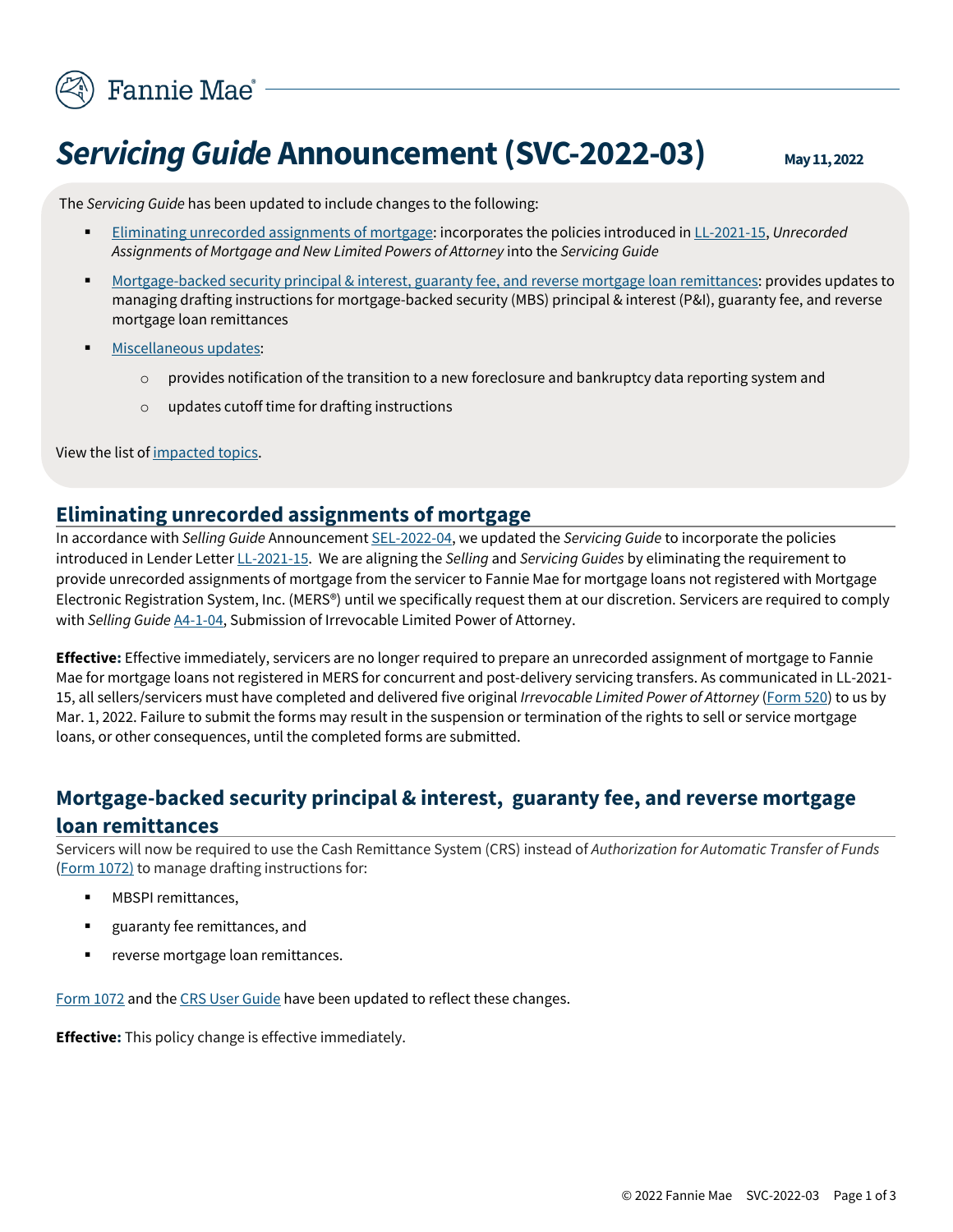

### **Miscellaneous updates**

<span id="page-1-0"></span>**Reporting default-related matters.** Effective Jul. 1, 2022, law firms handling our default-related matters must report foreclosure and bankruptcy events in a new system, Default Reporting Application (DRA). Law firms retained by servicers must use this new system to comply with our reporting requirements pursuant to the *Mortgage Default Counsel Retention Agreement*.

As a reminder, in accordance with  $A4-2.2-02$ , Law Firm Management and Oversight, servicers

- are fully responsible for managing and overseeing all aspects of the performance and compliance of any law firm to which it makes a referral, including obtaining, reviewing, and analyzing data and reports from the law firms; and
- must have policies and procedures reasonably designed to ensure that the law firms handling of Fannie Mae defaultrelated matters are in compliance with the *Mortgage Default Counsel Retention Agreement* with us, the applicable provisions of the *Servicing Guide*, and applicable law.

We encourage servicers to gain read-only access to DRA by visiting the Fannie Mae Technology Manager beginning Jul. 1, 2022. Law firms should direct any questions to their assigned Fannie Mae Firm Manager.

**Effective:** This change is effective July 1, 2022. Any existing servicing directives related to the reporting of foreclosure and bankruptcy events are superseded by this Announcement.

**Drafting instructions.** The cutoff time to add or update drafting instructions via CRS has been updated.

The deadline to add or update existing drafting instructions has been updated from 3:00 p.m. ET to 8:00 p.m. ET one day prior to the effective date. Any changes made before the 8:00 p.m. ET cutoff will automatically reflect an effective date of the next business day. Any changes made to the drafting instructions after 8:00 p.m. ET will automatically reflect an effective date of two business days after the current date of entry.

**Effective:** This policy change is effective immediately.

See the *Servicing Guide* for details about these updates.

Servicers who have questions about this Announcement should contact their Fannie Mae Account Team, Portfolio Manager, or Fannie Mae's Single-Family Servicer Support Center at 1-800-2FANNIE (1-800-232-6643). Have *Guide* questions? Get answers to all your policy questions, straight from the source. Ask Poli.

**Let your voice be heard!** We want your feedback on our policy communications to help us improve the clarity of new and updated policy and understand any implications to borrowers. Click below to take a short survey regarding this Announcement.